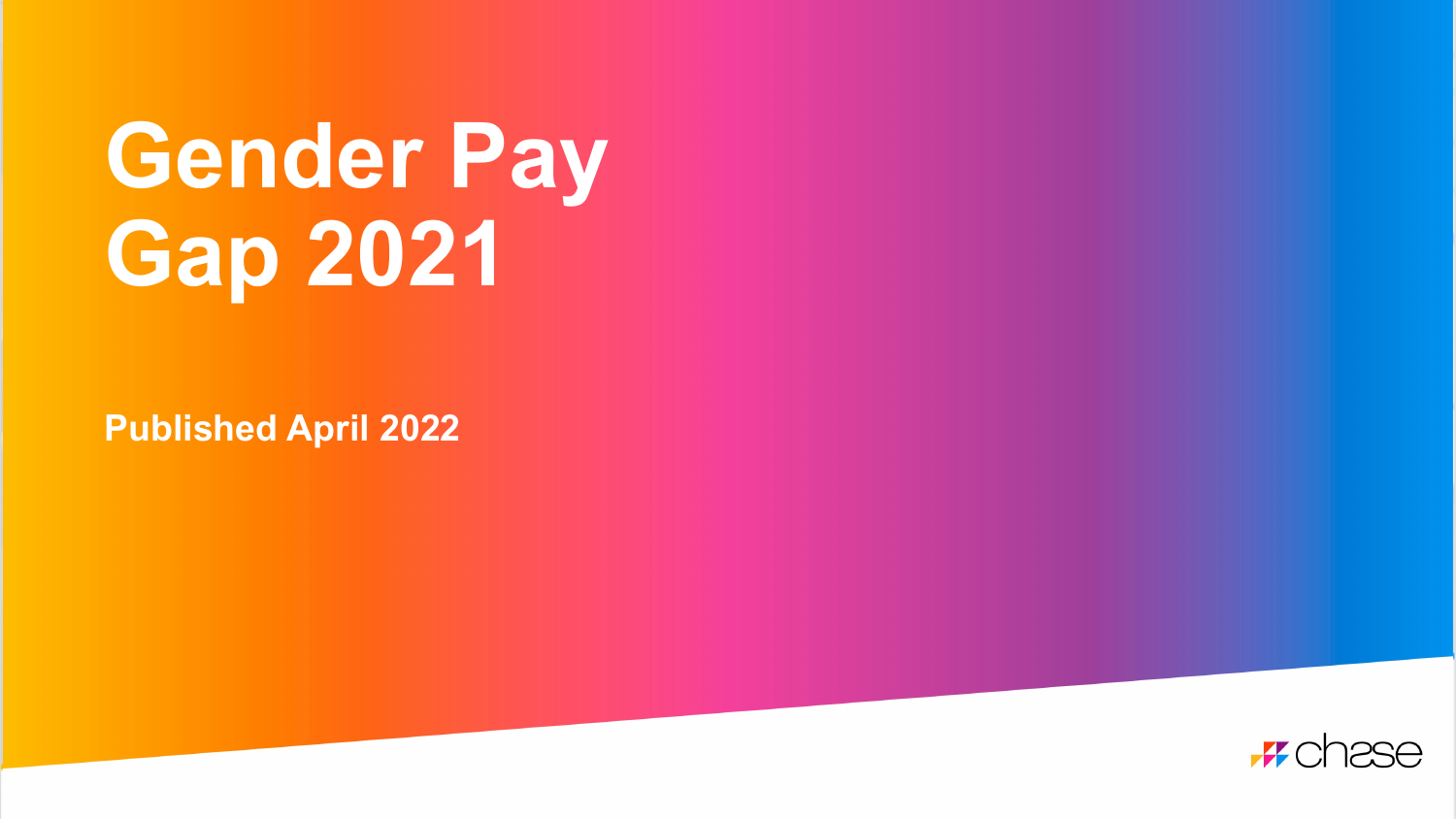### **A message from Emma Busby, Director**

#### **CHASE is an equal opportunities employer and we are committed to fulfilling our client's needs with the best possible workforce, irrespective of gender or any other protected characteristic.**

Our focus is supplying the best people solutions in the pharmaceutical and healthcare industries, with our longstanding industry-wide reputation based on the calibre of people we can attract, develop and retain.

We know the value of diversity in any organisation and we pride ourselves on our culture – one of equality and performance – that allows our talented individuals to thrive as a collective.

Most CHASE employees work on client projects which means their salary and bonus levels will be driven by the specific objectives and targets of our clients' needs. 87% of the CHASE employees captured in this report are working on client projects like this. With the remaining 13% being core employees, CHASE has more direct control over remuneration and we are pleased to say that the pay gap between comparable roles for these core employees is zero or slightly in favour of females.

CHASE owes its continued success to its high calibre people of both genders. We strive to ensure a culture of high performance and innovation that rewards its people fairly and in accordance with their skills and experience.



Nevertheless we acknowledge that unconscious biases can perpetuate inequality and we will ensure managers have the knowledge and skills to appraise individual's performance fairly whilst also ensuring representation and visibility at all levels of the business.

With that in mind, we are pleased to note that as at the snapshot date 50% of the board is female, 2 of the 4 highest remunerated per hour employees are female and all 5 of the highest bonus earners are female.

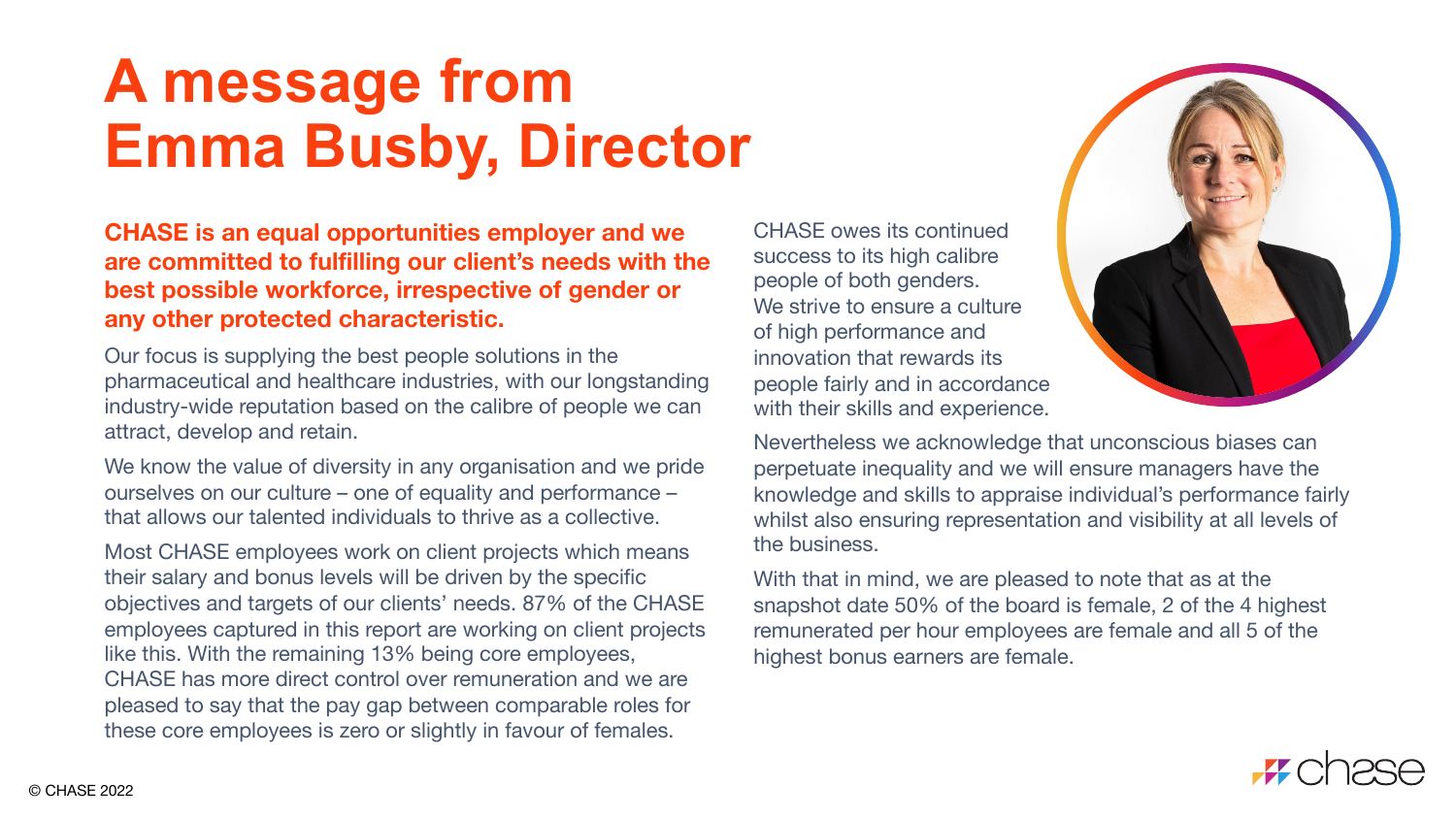# **Pay and bonus gap**

Difference between men and women

**In terms of hourly pay, there is a pay gap in favour of men for both the mean and the median. However, it should be noted that 6 of the top 10 earning employees and 10 of the top 20 earning employees in the snapshot period were female.**

For bonuses, the mean female bonus was higher than for males but a wider gap in the median. Similar to above it should be noted that 8 of the top 10 and 17 of the top 20 bonuses were earned by females.

**The mean is the average of all earnings or bonuses, whereas the median is the middle point of earnings or bonuses when individual recipients are sorted from high to low.**

| 2021                 | <b>Hourly pay</b> |
|----------------------|-------------------|
| <b>Male mean</b>     | £26.43            |
| <b>Male median</b>   | £23.40            |
| <b>Female mean</b>   | £22.25            |
| <b>Female median</b> | £20.53            |



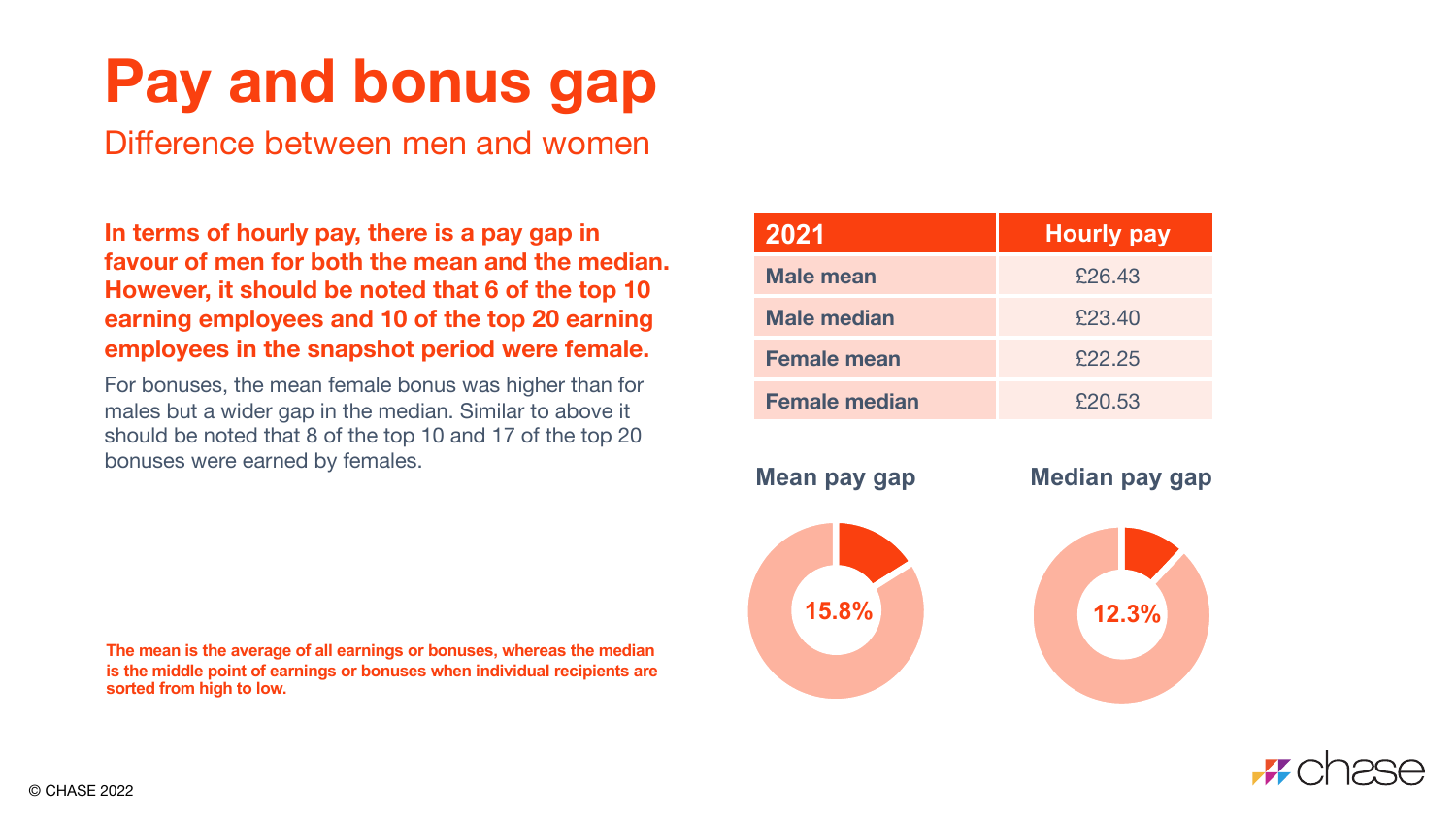# **Pay and bonus gap (cont.)**

Difference between men and women



#### **Male bonuses %**

**Female bonuses %**





**These charts to the left show the percentage of each gender that receives a bonus. The 4% gap reflects that proportionally more females receive bonuses than males, however the charts above show that there is a gap between males and females in the mean and median amounts received.**

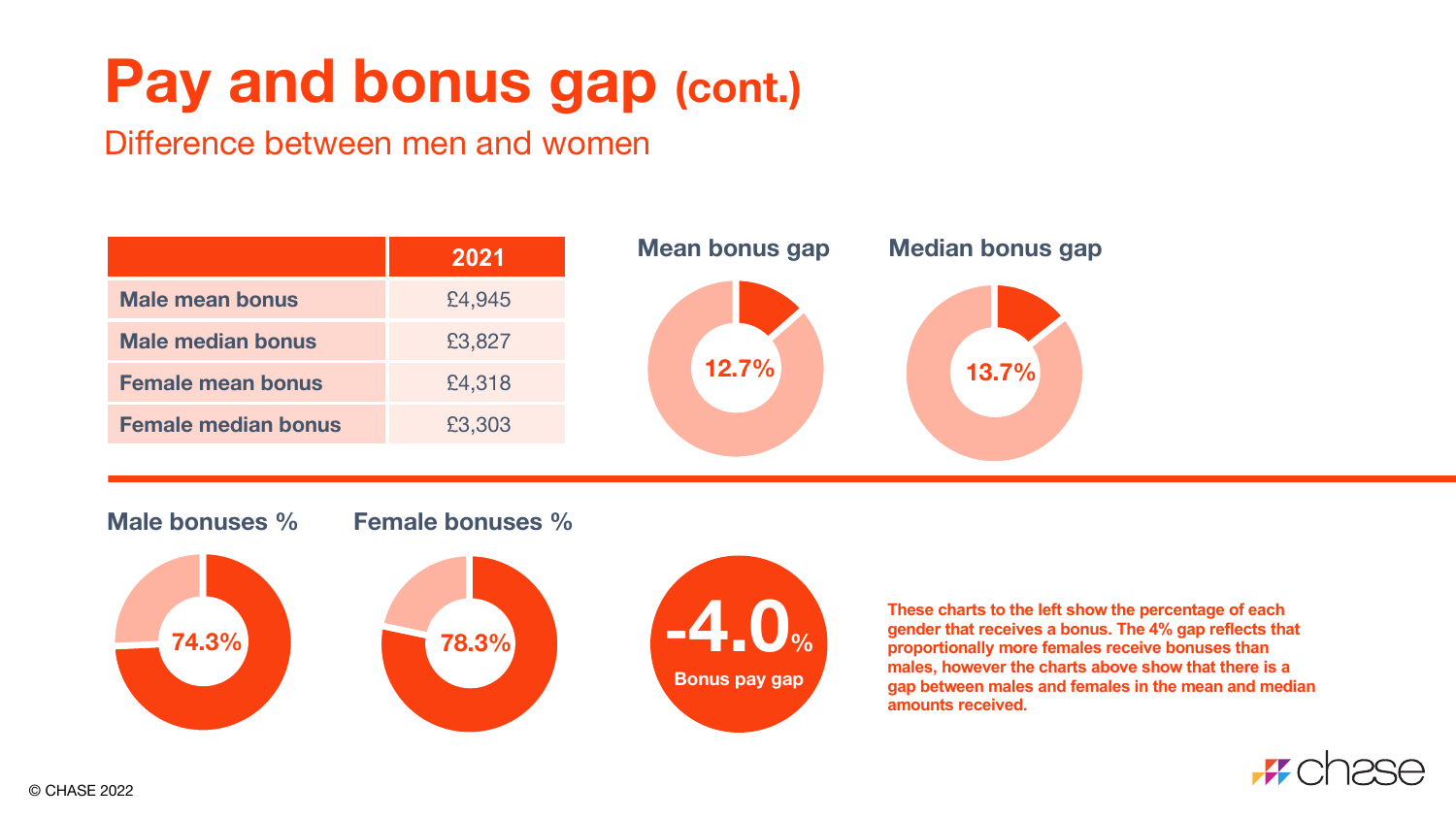## **Our Quartiles**

### **The mix of males and females at different levels of pay within our business reflects that we are able to attract and retain females at all levels of the organisation.**

Whilst the distribution within the quartiles is more balanced than at our last reporting date, males remain overrepresented in the top 2 quartiles and particularly the top quartile.